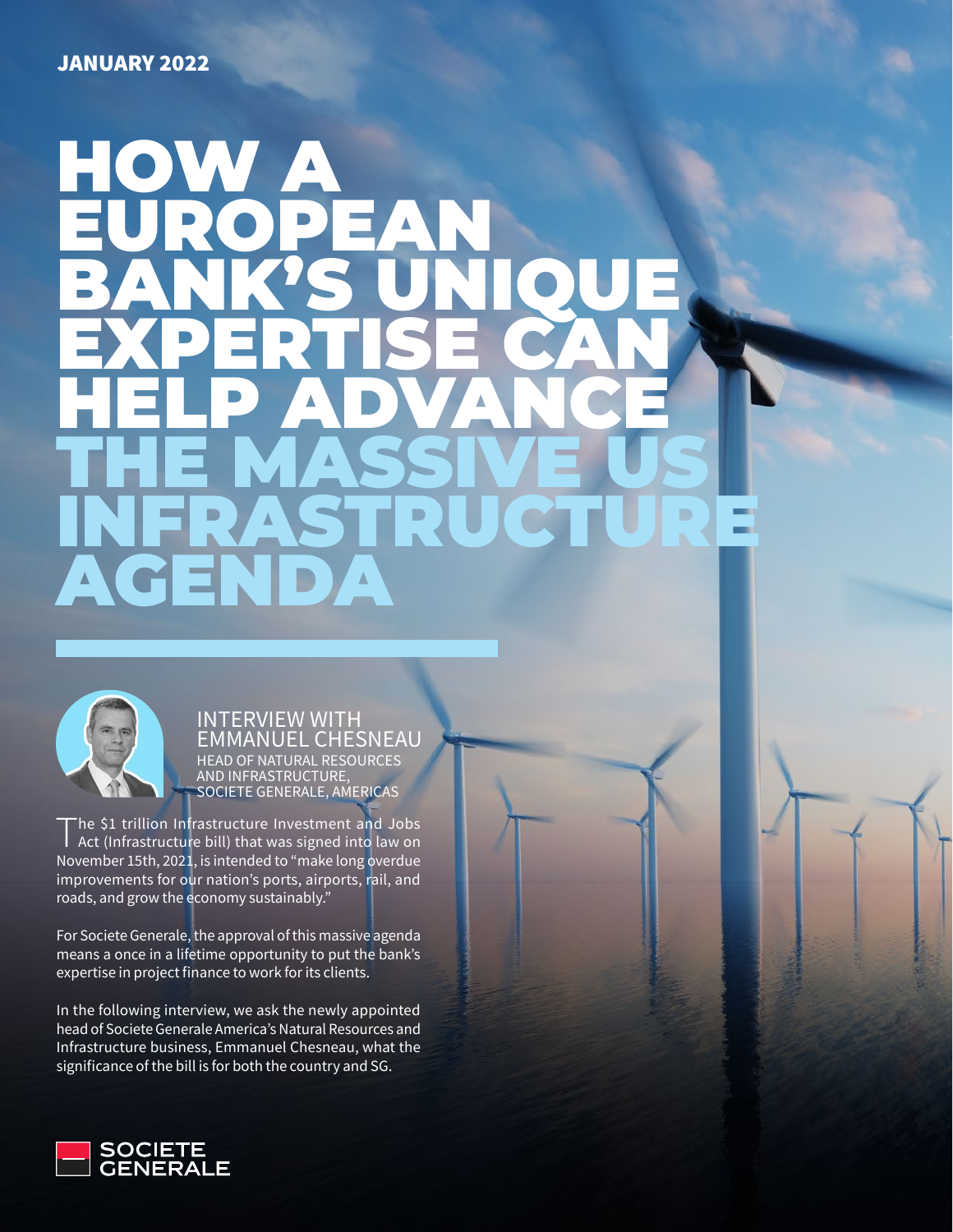- Q: The new bill is the largest investment in American infrastructure in decades. What role can Societe Generale play to bring some of these projects to fruition so they can make an impact on American communities?
- A: Infrastructure spending is ultimately an investment in the future. In the case of this bill, it's an investment in a greener and more sustainable future. It's also an opportunity for us to partner with our clients so they can get to work on some of the projects laid out in the new bill.

What is fairly unique about this bill is its focus not just on rebuilding, but on rebuilding in an environmentally friendly manner. Our extensive experience and sector-specific expertise in many of the infrastructure areas identified in the bill make us a strong partner for clients who will help realize these sustainable projects.

## THE LAGUARDIA PROJECT CAN SERVE AS AN EFFECTIVE TEMPLATE FOR US TO HELP MAKE THESE GOALS A REALITY

In addition to the bill's focus on the environmental, or 'E,' aspect of ESG, is a focus on the social, or 'S,' aspect of ESG. Some of the bill's social focus expresses itself in the bill's goal of providing better access to transportation in underserved communities, as well as the bill's goal of expanding broadband networks to reach rural and isolated areas.

Q: Looking specifically at the content of the bill, there is a major investment in public transportation. How can Societe Generale help meet the goal of expanding access to public transportation for millions of Americans?

A: The new legislation includes an allocation of \$39 billion to modernize transit systems over the next five years. One important aspect of the plan to improve the transportation options for millions of Americans is to replace thousands of deficient transit vehicles – including buses – with clean, zero-emission vehicles.

As a bank, we've been committed to green financing and positive-impact loans for projects that promote environmental sustainability by reducing greenhouse gases and air pollutants. We have direct, relevant experience in this area, having jointly led the financing of a \$129.5MM government program in Santiago, Chile launched in 2019. As part of an environmentally friendly urban development policy, a new program was created to replace all current city buses with new-energy vehicles by 2040.

Currently, there are more than 400 electric buses operating in the RED system, making Santiago the city home to one of the largest electric bus fleets outside of China. We're proud of our role in this significant effort and believe that these zero-emission, 100% electric buses serve as an example of a successful effort to decarbonize public transportation infrastructure. We believe that our experience in Santiago positions us well to lead the financing of similar projects in the United States – projects that will expand transportation options, as well as reduce overall emissions, in communities that have traditionally been under-served.

#### Q: The bill also makes a sizable investment to modernize American airports. How does your experience with New York's LaGuardia airport position you?

A: We supported the comprehensive redesign project of LaGuardia, a major airport in New York City. Our role as a financial advisor in this \$4 billion development project facilitated the modernization of the airport, allowing a world-class transportation hub to develop in Manhattan. This was both the largest airport financing deal, as well as the largest greenfield public-private partnership, ever completed in the US.

With a goal of modernizing American airports while driving electrification and other low-carbon technologies, the projects laid out in the Infrastructure bill are much needed. We believe that the success of the LaGuardia project can serve as an effective template for us to help make these goals a reality.

A Service Company

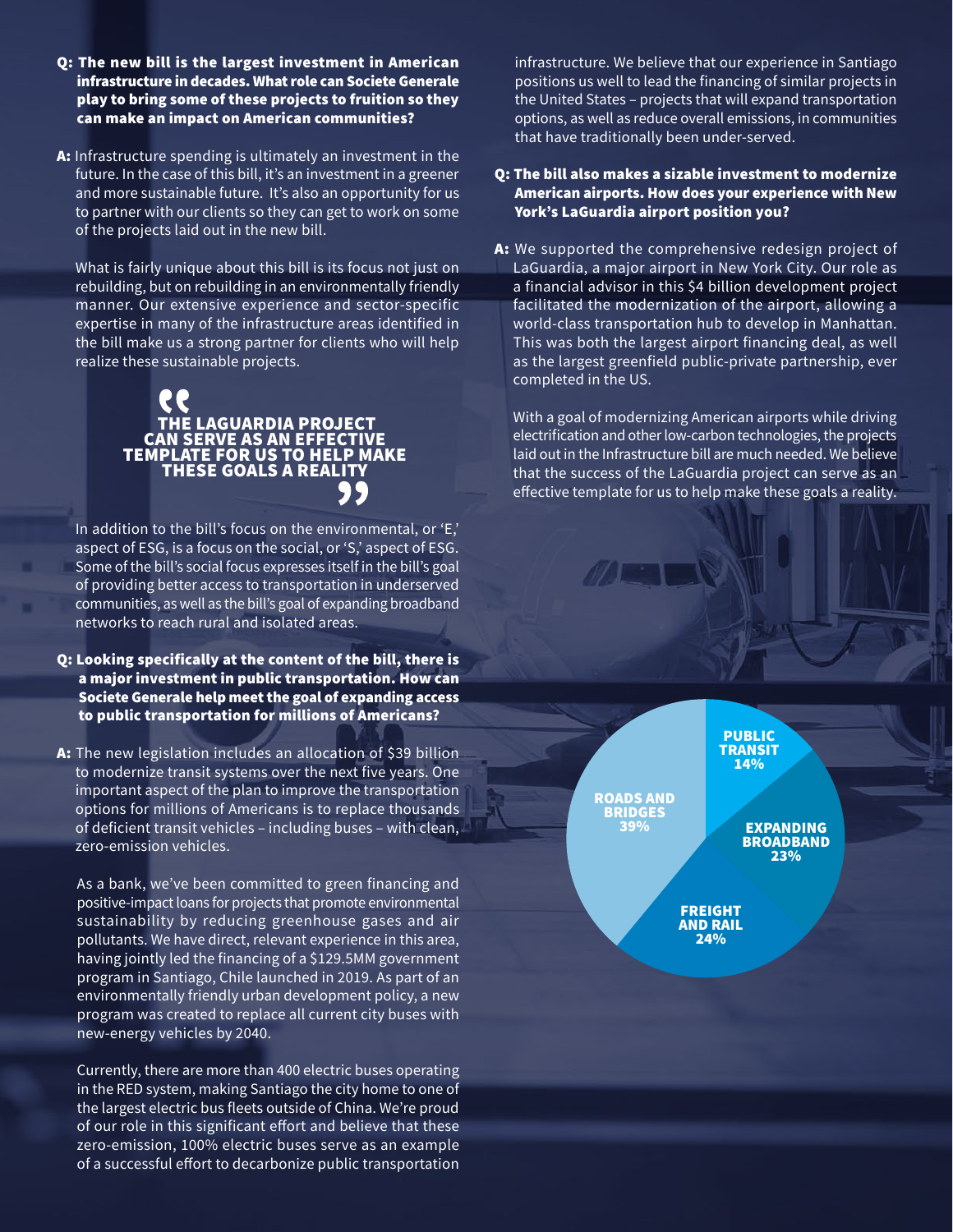

### Q: What role can the bank play in helping to facilitate the expansion of broadband across the US?

A: The pandemic forced tens of millions of Americans into remote working and learning environments, making reliable internet a necessity. In communities with a lack of broadband access, the challenges of this move to remote life were exacerbated. The Infrastructure bill has earmarked \$65 billion for expanding broadband connections to underserved and rural communities.

Societe Generale is one of the leading banks in financing digital infrastructure, with more than 30 transactions over the past four years, and more than \$25 billion spent in digital infrastructure. A couple recent projects we've advised on and supported in Europe provide a good illustration of the expertise we are ready to put to work in the US. The first I'd mention is our lead role in the Unsere Grüne Glasfaser (UGG), a joint venture to deploy fiber optic in Germany's remote areas with a goal of reaching more than two million households. The UGG is a key component of the German government's plan to provide nationwide gigabit convergent internet infrastructure by 2025.

We were also one of the lead banks behind Italy deploying its national ultra-broadband network, the largest in Europe with total investment in excess of c. EUR6bn connecting approximately 19 million households covering both dense areas and rural areas. This will guarantee a connectivity of at least 100 Mbps for up to 85% of the population and 30 Mbps to the whole country, as part of the Italian ultra-broadband strategy and EU Digital Agenda.

So, we really believe in the capabilities demonstrated by our infrastructure and technology, media and telecom teams to provide innovative and efficient solutions for projects with significant and positive social and economic impacts positions us well to help make greater internet reach in the US a reality.

#### Q: What are the implications of the Infrastructure bill for renewable energy?

A: The bill seeks to modernize and upgrade America's power infrastructure in order to deliver clean, reliable energy across the country. The \$65 billion allocated for this includes the largest investment in clean energy transmission and grid in American history. This includes planned upgrades to power infrastructure and building thousands of miles of new transmission lines to facilitate the expansion of renewables and clean energy.

Societe Generale plays a leading role advising on and financing renewable energy projects. In the Americas alone, we've has been involved in nearly \$6 billion of financing on related projects.

A great example of our successful work in this area is the Western Spirit Wind & Transmission Project, a collection of four wind farms that, combined, will include 377 turbines and generate over one gigawatt of carbonfree, renewable energy – enough to power almost 600,000 homes. The associated 150-mile transmission line will plug directly into New Mexico's electric grid. Western Spirit is the largest single-phase construction of renewable power in US history and once in operation, will be the second largest wind farm in the US.

Building off the success of that project, we have a tremendous opportunity to use our expertise in the area of renewables to help ensure that the largest investment in clean energy transmission in US history is done in an efficient manner and serves to brings the country's grid into a sustainable future.